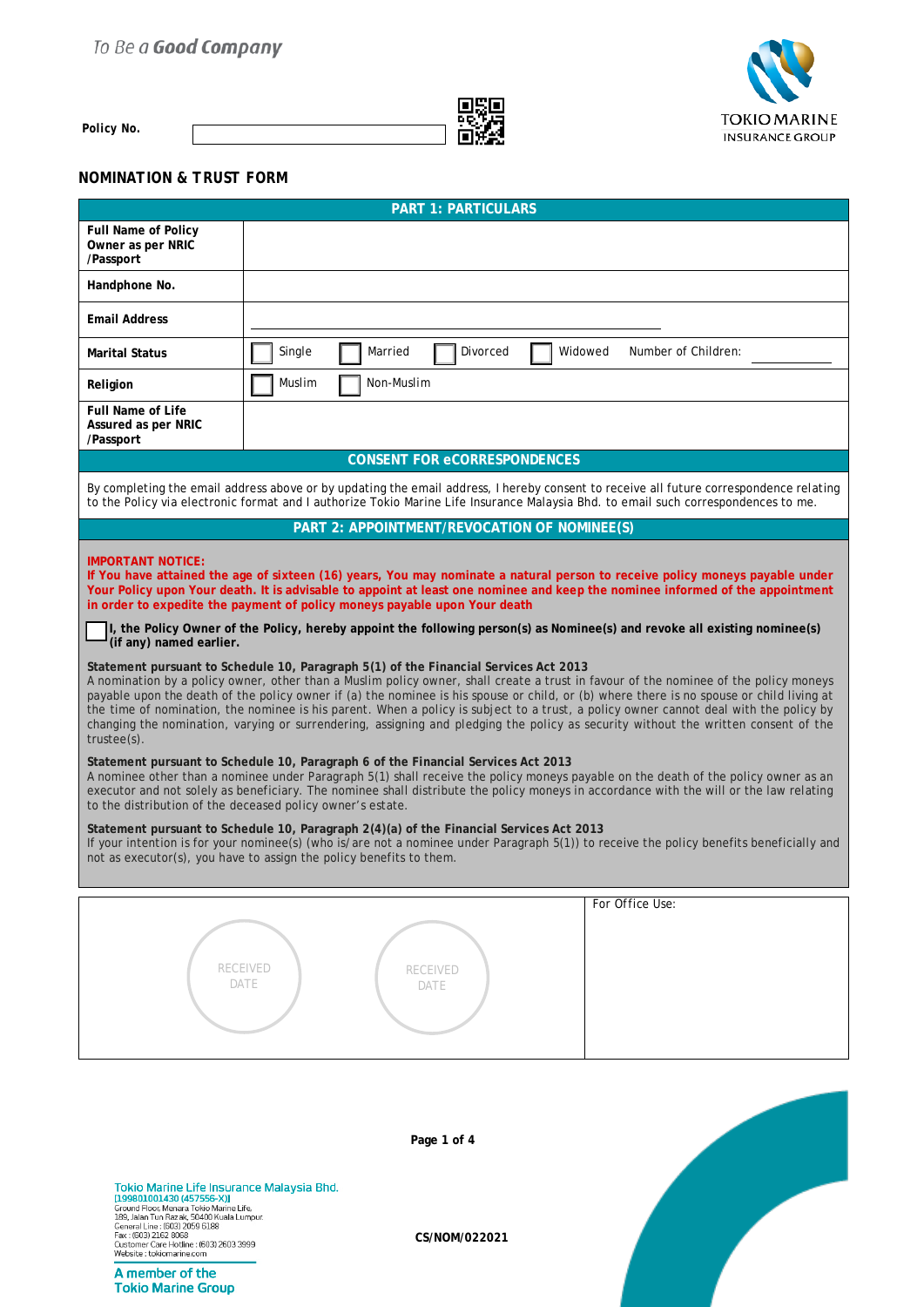## To Be a Good Company



| Policy No.                         | <b>IONIO MARINE</b><br><b>INSURANCE GROUP</b> |                       |  |  |
|------------------------------------|-----------------------------------------------|-----------------------|--|--|
|                                    | Nominee 1                                     | Nominee 2             |  |  |
| Full Name as per NRIC<br>/Passport |                                               |                       |  |  |
| Percent (%) of Share               |                                               |                       |  |  |
| New NRIC/BC/<br>Passport No.       |                                               |                       |  |  |
| Nationality                        | Malaysian<br>Others:                          | Malaysian<br>Others:  |  |  |
| Gender                             | Female<br>Male                                | Female<br>Male        |  |  |
| Date of Birth                      |                                               |                       |  |  |
| Relationship with Policy<br>Owner  |                                               |                       |  |  |
| <b>Residential Address</b>         |                                               |                       |  |  |
| Handphone No.                      |                                               |                       |  |  |
| <b>Email Address</b>               |                                               |                       |  |  |
|                                    | Nominee 3                                     | Nominee 4             |  |  |
| Full Name as per NRIC<br>/Passport |                                               |                       |  |  |
| Percent (%) of Share               |                                               |                       |  |  |
| New NRIC/BC/<br>Passport No.       |                                               |                       |  |  |
| Nationality                        | Malaysian<br>Others:                          | Malaysian<br>Others:  |  |  |
| Gender                             | $\overline{\mathbb{I}}$ Male<br>Female        | $\Box$ Male<br>Female |  |  |
| Date of Birth                      |                                               |                       |  |  |
| Relationship with Policy<br>Owner  |                                               |                       |  |  |
| <b>Residential Address</b>         |                                               |                       |  |  |
| Handphone No.                      |                                               |                       |  |  |
| <b>Email Address</b>               |                                               |                       |  |  |

A member of the<br>Tokio Marine Group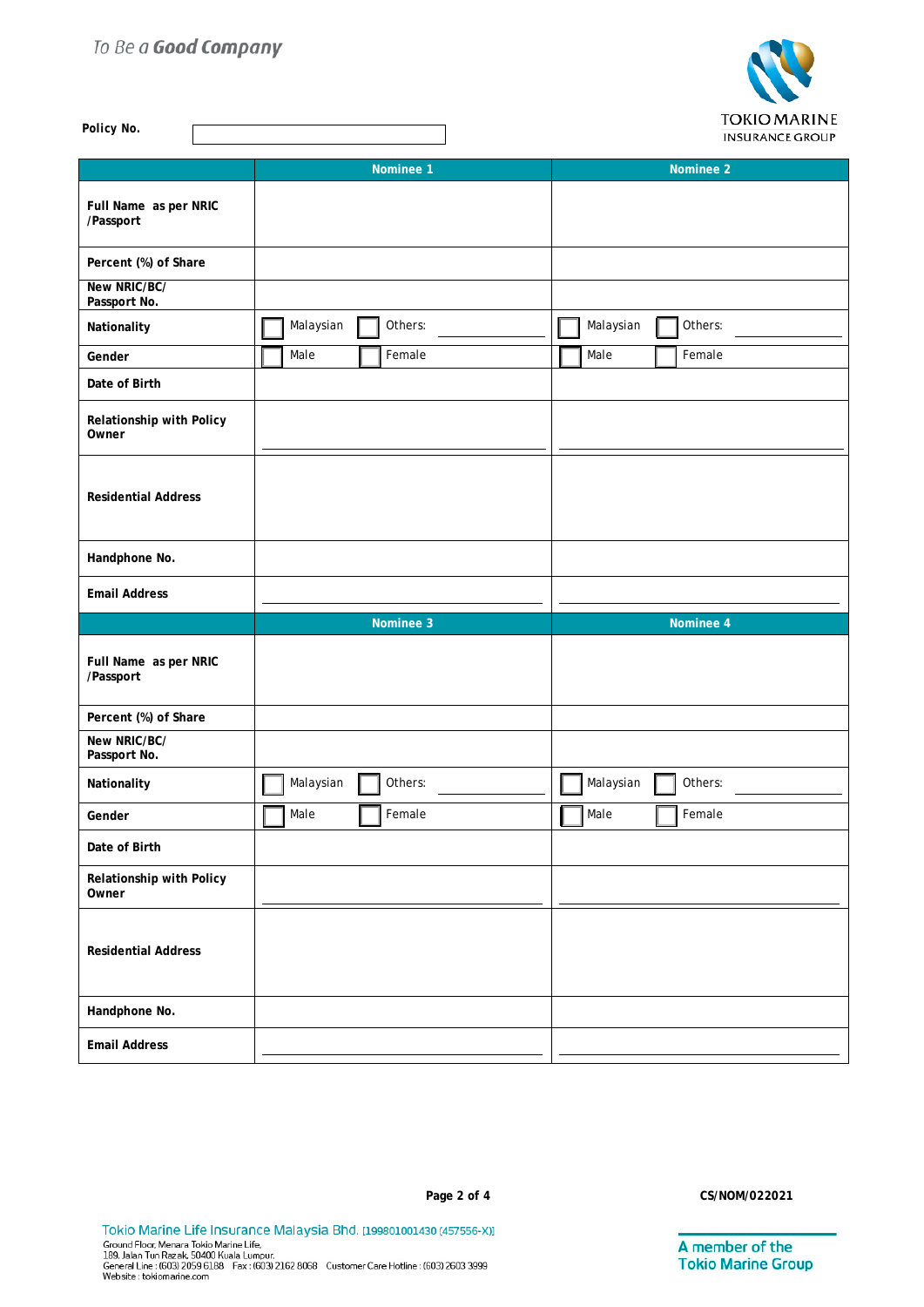*Policy No.* 



|  | PART 3: APPOINTMENT/REVOCATION OF TRUSTEE(S) |
|--|----------------------------------------------|
|  |                                              |

| <b>IMPORTANT NOTICE:</b><br>trustees of the policy moneys.                                                                                                                                                                                                                                                                                |                                                                             | You may appoint any person aged 18 years and above and of sound mind, other than yourself, to be the trustee(s) of the policy<br>moneys. If no trustee is appointed, one or more of the nominee(s) who are competent to contract shall be the trustee or the joint                                                                                                                                        |  |  |
|-------------------------------------------------------------------------------------------------------------------------------------------------------------------------------------------------------------------------------------------------------------------------------------------------------------------------------------------|-----------------------------------------------------------------------------|-----------------------------------------------------------------------------------------------------------------------------------------------------------------------------------------------------------------------------------------------------------------------------------------------------------------------------------------------------------------------------------------------------------|--|--|
|                                                                                                                                                                                                                                                                                                                                           | I, the Policy Owner of the Policy, hereby (Please tick the appropriate box) |                                                                                                                                                                                                                                                                                                                                                                                                           |  |  |
| Appoint the following person(s) to be trustee(s) - Newly appointed trustee(s)<br>Appoint the following person(s) to be trustee(s), in addition to all existing trustee(s)<br>Revoke the appointment of all existing trustee(s), and appoint the following person(s) to be trustee(s)<br>Revoke the appointment of all existing trustee(s) |                                                                             |                                                                                                                                                                                                                                                                                                                                                                                                           |  |  |
|                                                                                                                                                                                                                                                                                                                                           | name thereof or to appoint additional trustee(s).                           | The Trustee(s) shall receive the moneys payable upon my death under the Policy (if issued by the Company) and their receipt<br>shall be a complete discharge to the Company in respect of all its liabilities and obligations whatsoever under or in respect of the<br>Policy. And I reserve the right, at my sole discretion, to revoke the appointment of the trustee(s) and/or to substitute any other |  |  |
|                                                                                                                                                                                                                                                                                                                                           | <b>Trustee 1</b>                                                            | <b>Trustee 2</b>                                                                                                                                                                                                                                                                                                                                                                                          |  |  |
|                                                                                                                                                                                                                                                                                                                                           |                                                                             |                                                                                                                                                                                                                                                                                                                                                                                                           |  |  |
| Full Name as per<br>NRIC /Passport                                                                                                                                                                                                                                                                                                        |                                                                             |                                                                                                                                                                                                                                                                                                                                                                                                           |  |  |
| New NRIC/BC/<br>Passport No.                                                                                                                                                                                                                                                                                                              |                                                                             |                                                                                                                                                                                                                                                                                                                                                                                                           |  |  |
| Nationality                                                                                                                                                                                                                                                                                                                               | Malaysian<br>Others:                                                        | Malaysian<br>Others:                                                                                                                                                                                                                                                                                                                                                                                      |  |  |
| Gender                                                                                                                                                                                                                                                                                                                                    | Female<br>Male                                                              | Male<br>Female                                                                                                                                                                                                                                                                                                                                                                                            |  |  |
| Date of Birth                                                                                                                                                                                                                                                                                                                             |                                                                             |                                                                                                                                                                                                                                                                                                                                                                                                           |  |  |
| Relationship with<br>Policy Owner                                                                                                                                                                                                                                                                                                         |                                                                             |                                                                                                                                                                                                                                                                                                                                                                                                           |  |  |
| <b>Residential Address</b>                                                                                                                                                                                                                                                                                                                |                                                                             |                                                                                                                                                                                                                                                                                                                                                                                                           |  |  |
| Handphone No.                                                                                                                                                                                                                                                                                                                             |                                                                             |                                                                                                                                                                                                                                                                                                                                                                                                           |  |  |
| <b>Email Address</b>                                                                                                                                                                                                                                                                                                                      |                                                                             |                                                                                                                                                                                                                                                                                                                                                                                                           |  |  |
|                                                                                                                                                                                                                                                                                                                                           | <b>Declaration by Newly Appointed Trustee(s)</b>                            |                                                                                                                                                                                                                                                                                                                                                                                                           |  |  |
|                                                                                                                                                                                                                                                                                                                                           |                                                                             |                                                                                                                                                                                                                                                                                                                                                                                                           |  |  |
| by the Policy Owner of the Policy.                                                                                                                                                                                                                                                                                                        |                                                                             | I/We, hereby consent to act as Trustee(s) and my/our appointment is subject to the absolute right of revocation of my/our appointment                                                                                                                                                                                                                                                                     |  |  |
|                                                                                                                                                                                                                                                                                                                                           |                                                                             |                                                                                                                                                                                                                                                                                                                                                                                                           |  |  |
| Signature of Trustee 1                                                                                                                                                                                                                                                                                                                    | Signature of Trustee 2                                                      | *Signature of Witness                                                                                                                                                                                                                                                                                                                                                                                     |  |  |
|                                                                                                                                                                                                                                                                                                                                           |                                                                             |                                                                                                                                                                                                                                                                                                                                                                                                           |  |  |
|                                                                                                                                                                                                                                                                                                                                           |                                                                             | NRIC No. : _________________________                                                                                                                                                                                                                                                                                                                                                                      |  |  |
|                                                                                                                                                                                                                                                                                                                                           |                                                                             | Tel No. : ________________________                                                                                                                                                                                                                                                                                                                                                                        |  |  |
| *STATEMENT OF WITNESSS :<br>I hereby witness and certify that the signature(s) in this form was/were made before me and that to the best of my knowledge it<br>1.<br>is/are the signature(s) of the Trustee(s) under the Policy.<br>The Witness must be at least 18 years of age and of sound mind.<br>2.                                 |                                                                             |                                                                                                                                                                                                                                                                                                                                                                                                           |  |  |

3. The Witness cannot be a Named Nominee.

Tokio Marine Life Insurance Malaysia Bhd. [199801001430 (457556-X)] TORIO Malifie Life il Sul affle MalaySia Difu. [199801001430 (457556-X)<br>Ground Floor, Menara Tokio Marine Life,<br>189, Jalan Tun Razak, 50400 Kuala Lumpur.<br>General Line : (603) 2059 6188 Fax : (603) 2162 8068 Customer Care H

**Page 3 of 4 CS/NOM/022021**

A member of the **Tokio Marine Group**